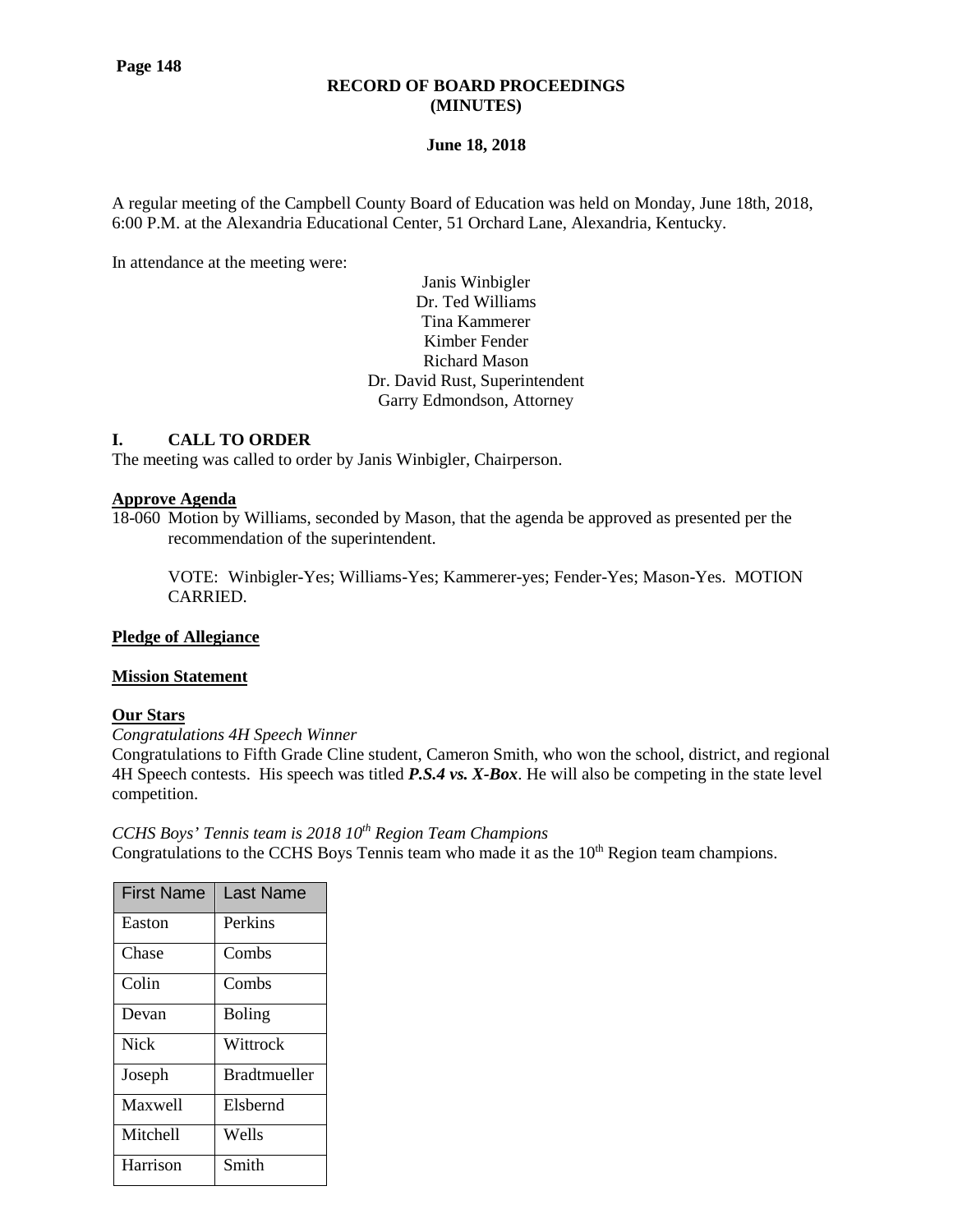| Derek          | Hansford       |
|----------------|----------------|
| Derek          | Ramsey         |
| Caden          | Hoskins        |
| Anderson       | McDowell       |
| Nolan          | Neiser         |
| Samuel         | Wooldredge     |
| John           | Enzweiler      |
| <b>Brady</b>   | Venneman       |
| <b>Braxton</b> | Cheramie       |
| Noah           | <b>Bertsch</b> |
| Luke           | Williams       |
| Noah           | Franzen        |
| Justin         | Eby            |
| Dylan          | <b>Boling</b>  |
| Mason          | <b>Neises</b>  |
| Chenchhris     | <b>Fox</b>     |

Head Coach- Jeremiah Sowards

Assistant Coaches – Luke Spradlin and Joe Henchy

## *[Congratulations CCHS Boys Tennis State Qualifiers](http://www.campbellcountyschools.org/News/54925)*

Congratulations to the following CCHS tennis players who participated in the  $10<sup>th</sup>$  Region Tennis Tournament. They all qualified for the KHSAA State Tournament.

Anderson McDowell- Regional Champion Luke Williams- Regional Semi-Finalist Chris Fox/Mason Neises- Regional Runner-up Natalie Smith- Regional Runner-up

# *CCHS State Track Meet*

Congratulations to the following CCHS Track Athletes for qualifying for the State Track Meet held on Saturday, May 19 the University of Kentucky.

## GIRLS TRACK

| 4x800 Meter Relay | Sidney Reagor, Grace Meiser, Grace Kramer, Kayla Kavanaugh  |
|-------------------|-------------------------------------------------------------|
| Kayla Kavanaugh   | 800 Meter Run                                               |
| Grace Kramer      | 400 Meter Dash                                              |
| Grace Meiser      | 800 Meter run                                               |
| Sidney Reagor     | 1600 and 3200 Meter Run                                     |
| 4x400 Meter Relay | Grace Meiser, Laney Weinberg, Kayla Kavanaugh, Grace Kramer |
| Allie Franzen     | 3200 Meter Run                                              |
| Laney Weinberg    | Triple Jump and High Jump                                   |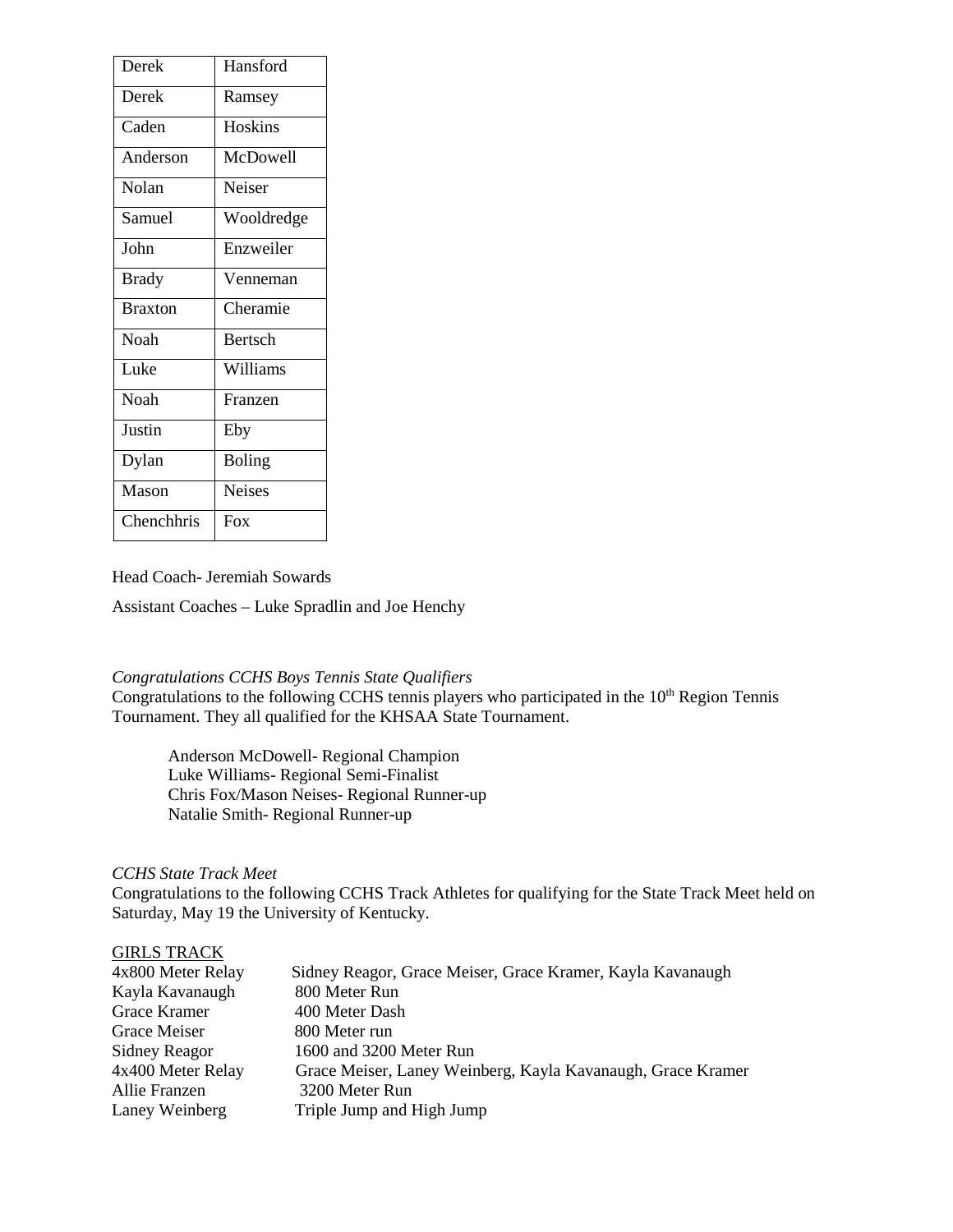# BOYS TRACK

| Christian Slone        | 1600 Meter Run    |
|------------------------|-------------------|
| Philip Waymeyer        | Triple Jump       |
| <b>Wesley Barth</b>    | Discus            |
| <b>Brady Singleton</b> | Long Jump         |
| Owen Ponting           | 110 Meter Hurdles |
| Cooper Ackerson        | High Jump         |
| Preston Agee           | High Jump         |
|                        |                   |

## *Softball District Champions*

Congratulations to the CCH Girls' Softball team who defeated Scott 11-1 in 6 innings to win the KHSAA 37th District Title for the 2nd year in a row! They were also 10<sup>th</sup> Regional Semi-Finalists: Team members are:

| Jersey      |      |                        |        |          |        |
|-------------|------|------------------------|--------|----------|--------|
| <b>Home</b> | Away | Name                   | Ht.    | Position | Class  |
| 2           | 2    | Bella Bastin           | 5'3"   | C. OF    | 8th    |
| 14          | 14   | Emma Bay               | 5' 3½" | OF       | Junior |
| 12          | 12   | Sarah Becraft          | 5' 4"  |          | Soph.  |
| 16          | 16   | Natalie Evans          | 5' 9"  |          | Soph.  |
| 3           | 3    | Sydney Fillhardt       | 5' 6"  | OF       | Senior |
| 30          | 30   | Abby Joering           | 5' 5"  | 1B, 3B   | Junior |
| 25          | 25   | Ashley Leicht          | 5' 7"  | 1B, P    | Senior |
| 6           | 6    | Kylie Lockwood         | 5' 3"  |          | 7th    |
| 1           |      | McKinlee Miller        | 5' 6"  | CF, OF   | Junior |
| 10          | 10   | Becca Mitchell         | 5'7"   | 3B, C    | Junior |
| 15          | 15   | Annabella Parker       | 5' 3"  |          | Junior |
| 11          | 11   | <b>Taylor Peterson</b> | 5' 1"  | 2B, C    | Senior |
| 20          | 20   | Rebekah Schnitzler     | 5' 7"  |          | Junior |
| 24          | 24   | Aubrie Seiter          | 5' 6"  | SS       | Senior |
| 23          | 23   | Paige Stewart          | 5' 3"  |          | 7th    |
| 5           | 5    | Alexis Trowbridge      | 5'2"   |          | Soph.  |
| 44          | 44   | Ashley Verst           | 5' 3"  | INF, P   | Soph.  |
| 22          | 22   | Jessica Walsh          | 5' 4"  | INF, P   | Junior |
| 7           | 7    | Taylor Watson          | 5'5"   | OF       | Soph.  |
| 18          | 18   | Haley Windgasson       | 5' 4"  | INF      | Junior |

. The constraints of the contract of the contract of the contract  $\mathcal{L}_\text{c}$ 

# Team Roster (by last name)

Head Coach: Sandi Kitchen Assistant Coaches: Dallas Carroll, Bob Kitchen and Mallory McGrath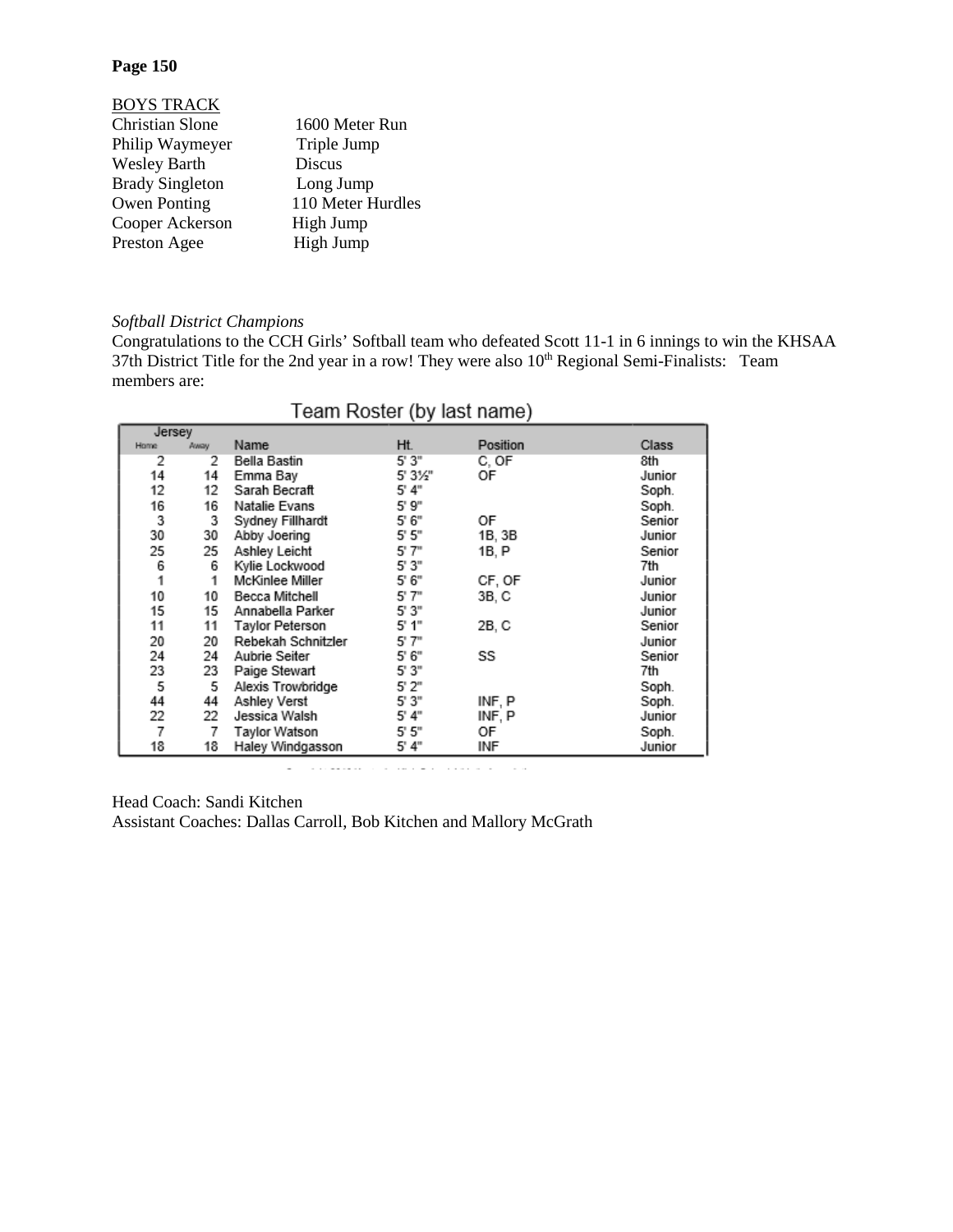# *Congratulations CCHS Boys' Baseball 10th Regional Champions*

Congratulations to the CCHS Baseball team who won their 2nd Regional title in 3 years defeating Montgomery County 17-0! Team members are:

|        |      |                       |        | . <i>.</i> |            |        |
|--------|------|-----------------------|--------|------------|------------|--------|
| Jersey |      |                       |        |            |            |        |
| Home   | Away | Name                  | Ht.    | Wt.        | Position   | Class  |
| 23     | 19   | <b>Brandon Becker</b> | 5'9''  | 145        | 1B. P      | Junior |
| 7      | 7    | Crew Berkley          | 6' 0"  | 170        | С          | Soph.  |
| 32     | 32   | Jared Besecker        | 6' 0"  | 139        | INF. P     | Junior |
| 44     | 44   | Noah Brewer Rishwain  | 5' 10" | 160        | INF, OF, P | Senior |
| 22     | 22   | <b>Brady Brooks</b>   | 5' 8"  | 198        | INF, OF, P | Soph.  |
| 31     | 31   | Adam Gray             | 6' 0"  | 159        | INF, OF, P | Junior |
| 1      | 1    | Logan Harrod          | 5' 10" | 190        | 1B, OF, P  | Junior |
| 29     | 29   | Noah Haubner          | 6' 0"  | 157        | OF         | Junior |
| 25     | 25   | Austin Hoeh           | 6' 4"  | 227        | INF, P     | Senior |
| 6      | 6    | <b>Brett Kremer</b>   | 6' 1"  | 178        | 1B, OF, P  | Junior |
| 18     | 18   | Jacob Lippert         | 5' 10" | 166        | P          | Junior |
| 34     | 34   | Luke Oehrle           | 6' 2"  | 200        | INF. P     | Senior |
| 2      | 2    | Gavin Peters          | 5' 10" | 150        | INF, OF, P | Junior |
| 21     | 21   | Jimmy Ramsey          | 5' 10" | 165        | 0F         | Soph.  |
| 15     | 15   | Jesus Riera           | 5' 7"  | 135        | INF        | Junior |
| 37     | 37   | Shawn Schnitzler      | 5' 9"  | 138        | C. OF      | Junior |
|        | 8    | Jack Sell             | 6' 1"  | 150        | 1B, P      | Fresh. |
| 8<br>3 | 3    | Kyler Southerland     | 5' 8"  | 122        | INF, OF    | Junior |
| 10     | 10   | Logan Stevenson       | 6' 1"  | 163        | 3B, C, P   | Fresh. |
| 14     | 14   | Luke Stevenson        | 5' 11" | 150        | INF. P     | Soph.  |
| 33     | 33   | Carson Werrmann       | 6' 5"  | 150        | P          | Senior |

## Team Roster (by last name)

## Head Coach: Scott Schweitzer

Assistant coaches: Deron Hitch. Joe Revell, David Shepard and Steven Teegarden

## *Middle School State Track Meet*

Congratulations to the following Track and Field students who placed at the middle school state track meet.

## Girls

**4x100m Relay**<br> **400m Run**<br> **400m Run**<br> **400m Run**<br> **400m Run**<br> **400m Run** Sanchia Abdul-Rahim Jenna Gies Cassie Johnson<br>
Sydney Brooks<br>
Sydney Brooks<br>
Olivia Holbrook Sydney Brooks

## **4x200m Relay 160 m Run**

Sanchia Abdul-Rahim Ruby Dunlevy Jenna Gies Cassie Johnson **3200m Run** Sydney Brooks Kylie Little

## **4x400m Relay Long Jump**

Bailey Beiting Jenna Gies Olivia Holbrook Haley Deegan **Triple Jump** Allie Collins Jenna Gies

Olivia Holbrook Haley Deegan Kylie Little Aliya Bauer **Shot Put** Ruby Dunlevy No qualifier

# **High Jump 4x800m Relay** Haley O'Brien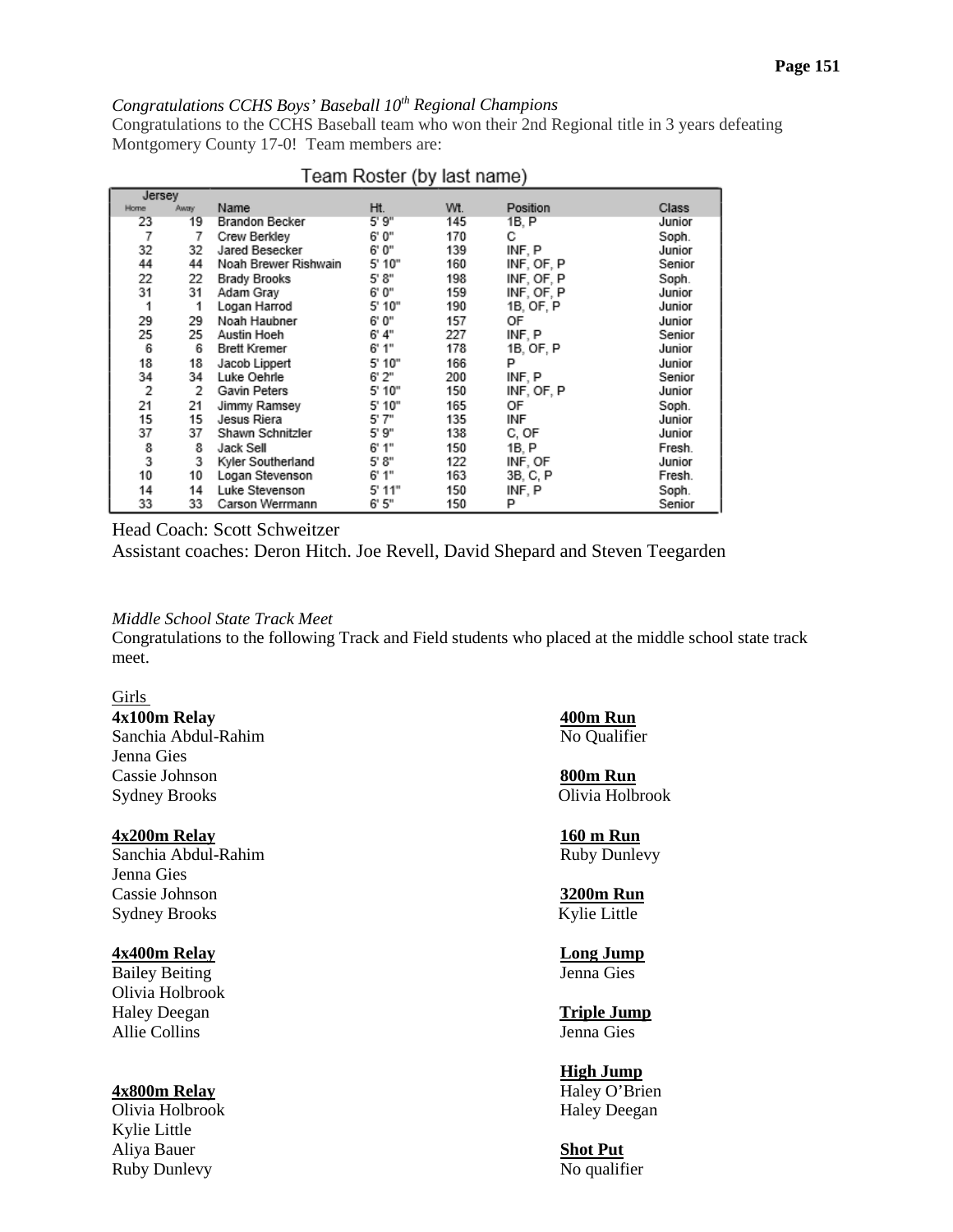**100 Hurdles**<br> **100 Hurdles**<br> **100 Hurdles**<br> **100 Hurdles**<br> **100 Hurdles**<br> **100 Hurdles** Sydney Brooks

**300 Hurdles 100 m Dash**

# Boys

Brian Beggs Q'adyn Ashcraft Conner Gunn **1600 m run** Skyler Bowen David Howard

Trenen Lowther Skyler Bowen Preston Agee **Long Jump** Elliott Warner Brian Beggs

Skyler Bowen Preston Agee **High Jump**<br>
Trenen Lowther **Preston Agee** Preston Agee Trenen Lowther

## **4x800m relay Shot Put** Shot Put

Conner Gunn Kaleb Kissee David Howard Matthew Ward<br>
Skyler Bowen<br>
Casey Bertsch<br>
Casey Bertsch Skyler Bowen

Brian Beggs

**100 m dash**  Elliott Warner

**200 m run**  Elliott Warner Trenan Lowther

**Discuss Turbo Jay** Lacee Trapp Jenna Enzweiler

Bailey Beiting Sanchia Abdul-Rahim

**4x100m relay**<br>Brian Beggs<br>Trenen Lowther

**4x200m relay**<br> **4x200m run**<br> **4x200m run**<br> **4x200m run**<br> **5200m run**<br> **5200m run**<br>
David Howard

**4x400m relay**<br>Elliott Warner **Triple Jump Pressure Pressure Pressure Pressure Pressure** Preston Agee

**Turbo Jay 100 Hurdles Casey** Bertsch

**300 Hurdles**<br>Brian Beggs<br>David Howa David Howard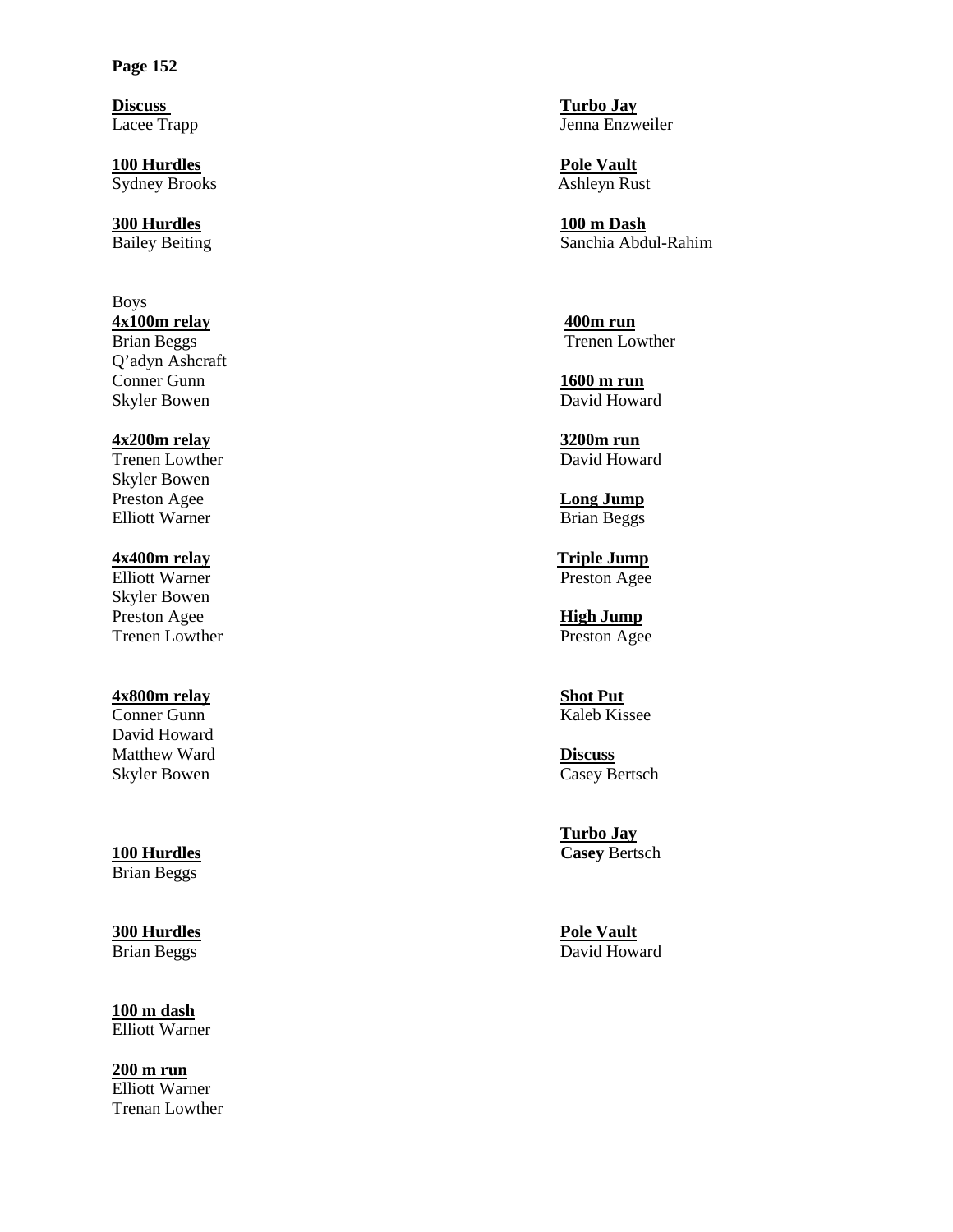# **Recess**

As provided in the agenda (as approved), the Board briefly recessed.

# **II. COMMUNICATIONS Audience Comments**

# **Superintendent Comments**

# **Board Member Comments**

# **Personnel Actions**

| <b>NAME</b>         | <b>POSITION</b>               | <b>ACTION / REASON</b> | <b>EFFECTIVE</b> | <b>LOCATION</b> |
|---------------------|-------------------------------|------------------------|------------------|-----------------|
| Allen, Cathleen     | Teacher - Special Ed          | Hired                  | 7/1/2018         | <b>CCHS</b>     |
| Baker, Holly        | Teacher - Science             | Hired                  | 7/1/2018         | <b>CCMS</b>     |
| Barbian, Michelle   | Paraeducator                  | Non-Renewed            | 6/30/2018        | Reiley          |
| Barron, Nicholas    | Teacher - V.P.Arts            | Hired                  | 7/1/2018         | <b>CCMS</b>     |
| Beane, Chasitity    | Clerk                         | Hired                  | 7/1/2018         | <b>CCMS</b>     |
| Beane, Kevin        | Custodian                     | Resigned               | 6/8/2018         | <b>CCMS</b>     |
| Beaupre, Doni       | Teacher                       | Hired                  | 7/1/2018         | <b>CCMS</b>     |
| Becker, Christina   | <b>Food Service Assistant</b> | Hired                  | 7/1/2018         | <b>CCMS</b>     |
|                     | Teacher - Special Ed          |                        |                  |                 |
| Behrens, Katherine  | Interventionist               | Hired                  | 7/1/2018         | Cline           |
| Bland, Amy          | Teacher                       | Resigned               | 6/30/2018        | <b>CCMS</b>     |
| Blankenship, Eric   | <b>Assistant Principal</b>    | Hired                  | 7/1/2018         | <b>CCMS</b>     |
| Boggs, Joshua       | Teacher                       | Hired                  | 7/1/2018         | <b>CCHS</b>     |
| Brooks, Laura       | Teacher - Special Ed          | Hired                  | 7/1/2018         | Campbell Ridge  |
| Burge, Jennifer     | Lunchroom monitor             | Non-Renewed            | 6/30/2018        | Crossroads      |
| Byrd, Shanna        | Teacher - Science             | Hired                  | 7/1/2018         | <b>CCMS</b>     |
| Caperton, Symantha  | Freshman Cheer Coach          | Hired                  | 5/23/2018        | <b>CCHS</b>     |
| Carrasquel, Barbara | Teacher - Spanish             | Hired                  | 7/1/2018         | <b>CCHS</b>     |
| Caudill, Alexandra  | Teacher                       | Non-Renewed            | 6/30/2018        | <b>CCMS</b>     |
| Collopy, Catherine  | Paraeducator                  | Non-Renewed            | 6/30/2018        | Reiley          |
| Cook, Jennifer      | Asst. Cheer Coach             | Hired                  | 5/21/2018        | <b>CCHS</b>     |
| Cox, Danielle       | Teacher                       | Resigned               | 6/30/2018        | <b>CCMS</b>     |
| Cox, Richard        | Custodian                     | Hired                  | 7/1/2018         | Reiley          |
| Crabb, Alison       | Paraeducator                  | Non-Renewed            | 6/30/2018        | Grant's Lick    |
| Critcher, Victoria  | Teacher                       | Non-Renewed            | 6/30/2018        | Cline           |
| Dawson, Jordan      | Teacher - Math                | Hired                  | 7/1/2018         | <b>CCHS</b>     |
|                     |                               |                        |                  |                 |
| Desmond, Clarrisa   | <b>Guidance Counselor</b>     | Hired                  | 7/1/2018         | <b>CCMS</b>     |
| Dickman, Lori       | <b>Guidance Counselor</b>     | Resigned               | 6/30/2018        | Crossroads      |
| Eger, Brittany      | Teacher                       | Terminated             | 6/30/2018        | Crossroads      |
|                     | Teacher - Elementary          |                        |                  |                 |
| Gokhan, Nora        | Interventionist               | Hired                  | 7/1/2018         | Campbell Ridge  |
| Gray, Lindsey       | Teacher                       | Hired                  | 7/1/2018         | Grant's Lick    |
| Gregor, Ashton      | JV Cheer Coach                | Hired                  | 5/21/2018        | <b>CCHS</b>     |
| Harden, Alexandra   | Teacher                       | Hired                  | 7/1/2018         | Cline           |
| Hartig, Betsy       | Teacher - KDG                 | Hired                  | 7/1/2018         | Crossroads      |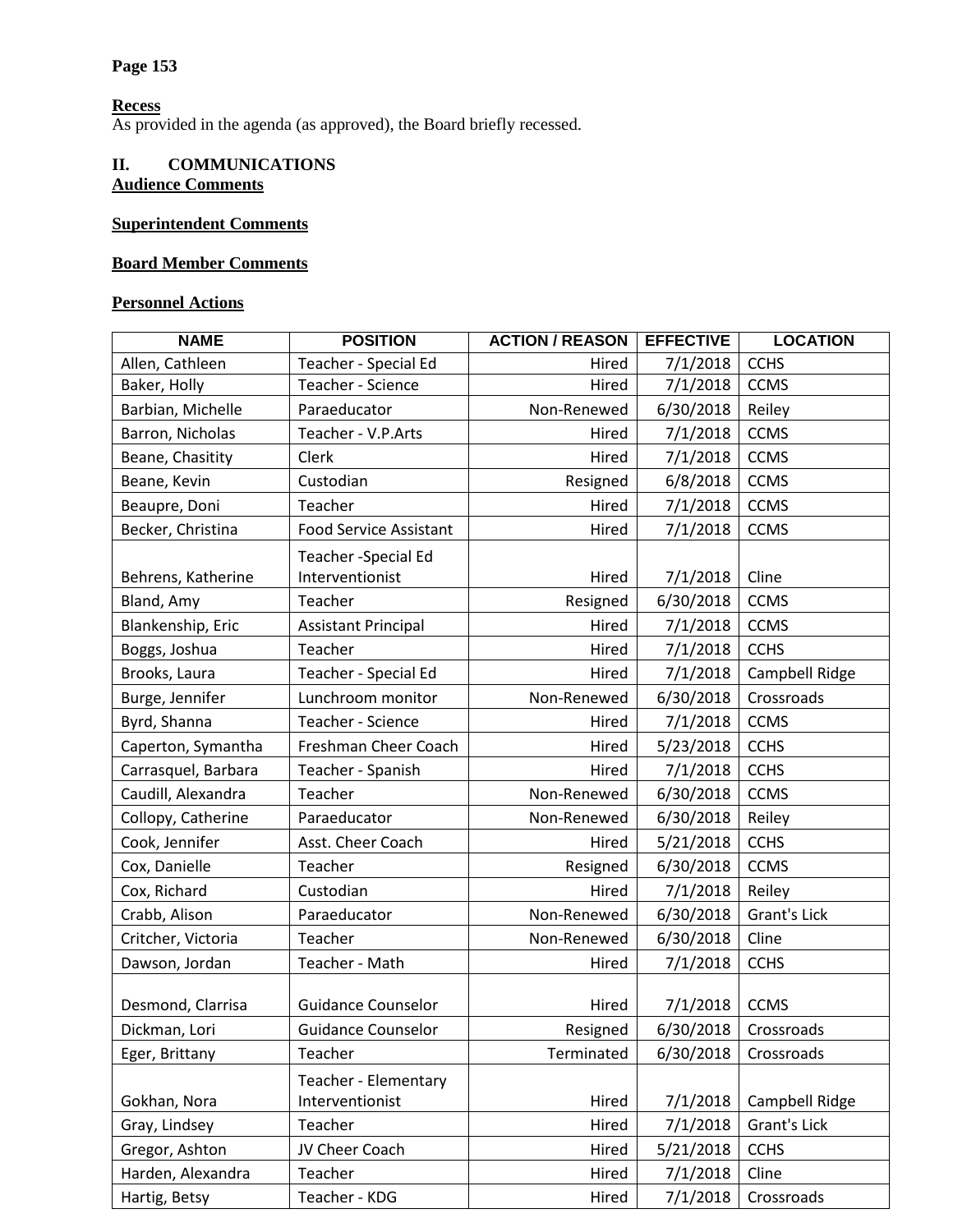| Hartke, Christine      | Teacher                     | Non-Renewed | 6/30/2018 | <b>CCHS</b>            |  |
|------------------------|-----------------------------|-------------|-----------|------------------------|--|
| Hengehold, Emily       | Teacher - KDG               | HIred       | 7/1/2018  | Grant's Lick           |  |
| Hill, Jacqueline       | Paraeducator                | Non-Renewed | 6/30/2018 | Campbell Ridge         |  |
|                        | Teacher - Social            |             |           |                        |  |
| Howard, Jason          | <b>Studies</b>              | Hired       | 7/1/2018  | <b>CCMS</b>            |  |
| Howard, Terry          | Custodian                   | Hired       | 7/1/2018  | <b>Central Office</b>  |  |
|                        | <b>Youth Service Center</b> |             |           |                        |  |
| Huff, Pamela           | Asst. Coordinator           | Non-Renewed | 6/30/2018 | <b>CCHS</b>            |  |
| Hungate, Lauren        | Teacher - Elementary        | Hired       | 7/1/2018  | Crossroads             |  |
| Hurd, Pamela           | Paraeducator                | Non-Renewed | 6/30/2018 | <b>CCMS</b>            |  |
|                        |                             |             |           | Campbell               |  |
| Johnson, Katelyn       | <b>Guidance Counselor</b>   | Hired       | 7/1/2018  | Ridge/Reiley           |  |
| Johnson-Vogel, Abigail | Paraeducator                | Non-Renewed | 6/30/2018 | Reiley                 |  |
|                        | Teacher - Special Ed        |             |           |                        |  |
| Jones, Shalyn          | Interventionist             | Hired       | 7/1/2018  | Grant's Lick           |  |
| Kaliin, Nicholas       | <b>FRC Coordinator</b>      | Hired       | 6/4/2018  | <b>CCHS &amp; CCMS</b> |  |
|                        | Varsity head                |             |           |                        |  |
| Kohls, Ashley          | cheerleading coach          | Hired       | 7/1/2018  | <b>CCHS</b>            |  |
| Kolkmeier, Staci       | <b>Guidance Counselor</b>   | Resigned    | 6/30/2018 | <b>CCMS</b>            |  |
| Kotchish, Rachel       | <b>Preschool Teacher</b>    | Hired       | 7/1/2018  | Crossroads             |  |
| Kumar, Veronica        | Teacher                     | Non-Renewed | 6/30/2018 | <b>CCMS</b>            |  |
| Lange, Amy             | Teacher                     | Hired       | 7/1/2018  | Campbell Ridge         |  |
| LaNicca, Claire        | Teacher                     | Hired       | 7/1/2018  | <b>CCHS</b>            |  |
| Listerman, Ann         | <b>Guidance Counselor</b>   | Resigned    | 6/30/2018 | <b>CCHS</b>            |  |
| McBride, Sarah         | Teacher                     | Non-Renewed | 6/30/2018 | <b>CCMS</b>            |  |
|                        | Preschool                   |             |           |                        |  |
| Meiser, Teresa         | Paraeducator                | Non-Renewed | 6/30/2018 | Cline                  |  |
| Moore, Abigail         | Teacher - KDG               | Hired       | 7/1/2018  | Campbell Ridge         |  |
| Mullen, Carrie         | Teacher                     | Resigned    | 6/30/2018 | <b>CCHS</b>            |  |
|                        | Teacher                     |             |           |                        |  |
| Nassano, JoAnn         | Interventionist             | Hired       | 7/1/2018  | Campbell Ridge         |  |
| Nunn, Kristen          | Teacher                     | Resigned    | 6/30/2018 | <b>CCHS</b>            |  |
| O'Bryan, Christine     | Teacher                     | Resigned    | 6/30/2018 | <b>CCHS</b>            |  |
| Ott, Michelle          | Teacher                     | Resigned    | 6/30/2018 | Crossroads             |  |
| Owen, Kimberly         | Teacher                     | Hired       | 7/1/2018  | <b>CCHS</b>            |  |
|                        | 21st Century Grant          |             |           |                        |  |
| Parker, Sarah          | Coordinator                 | Non-Renewed | 6/30/2018 | <b>CCMS</b>            |  |
| Preston, JD            | Teacher                     | Resigned    | 6/30/2018 | <b>CCHS</b>            |  |
| Robbins, Miranda       | Paraeducator                | Non-Renewed | 6/30/2018 | Crossroads             |  |
| Rittinger, Laura       | Teacher                     | Hired       | 7/1/2018  | <b>CCMS</b>            |  |
| Rust, Jonathan         | Teacher                     | Hired       | 7/1/2018  | <b>CCMS</b>            |  |
| Sifford, Carol         | Teacher - KDG               | Hired       | 7/1/2018  | Reiley                 |  |
| Silbersack, Cynthia    | <b>Food Service Manager</b> | Hired       | 7/1/2018  | <b>CCMS</b>            |  |
| Small, Vicki           | Teacher - Blind/VI          | Hired       | 7/1/2018  | DW/Campbell Rdg        |  |
| Snow, Erin             | Teacher                     | Hired       | 7/1/2018  | <b>CCMS</b>            |  |
| Sowards, Jeremiah      | Asst. Football Coach        | Hired       | 6/5/2018  | <b>CCHS</b>            |  |
|                        | Educational                 |             |           |                        |  |
| Stroud, Sierra         | Interpreter II              | Non-Renewed | 6/30/2018 | Campbell Ridge         |  |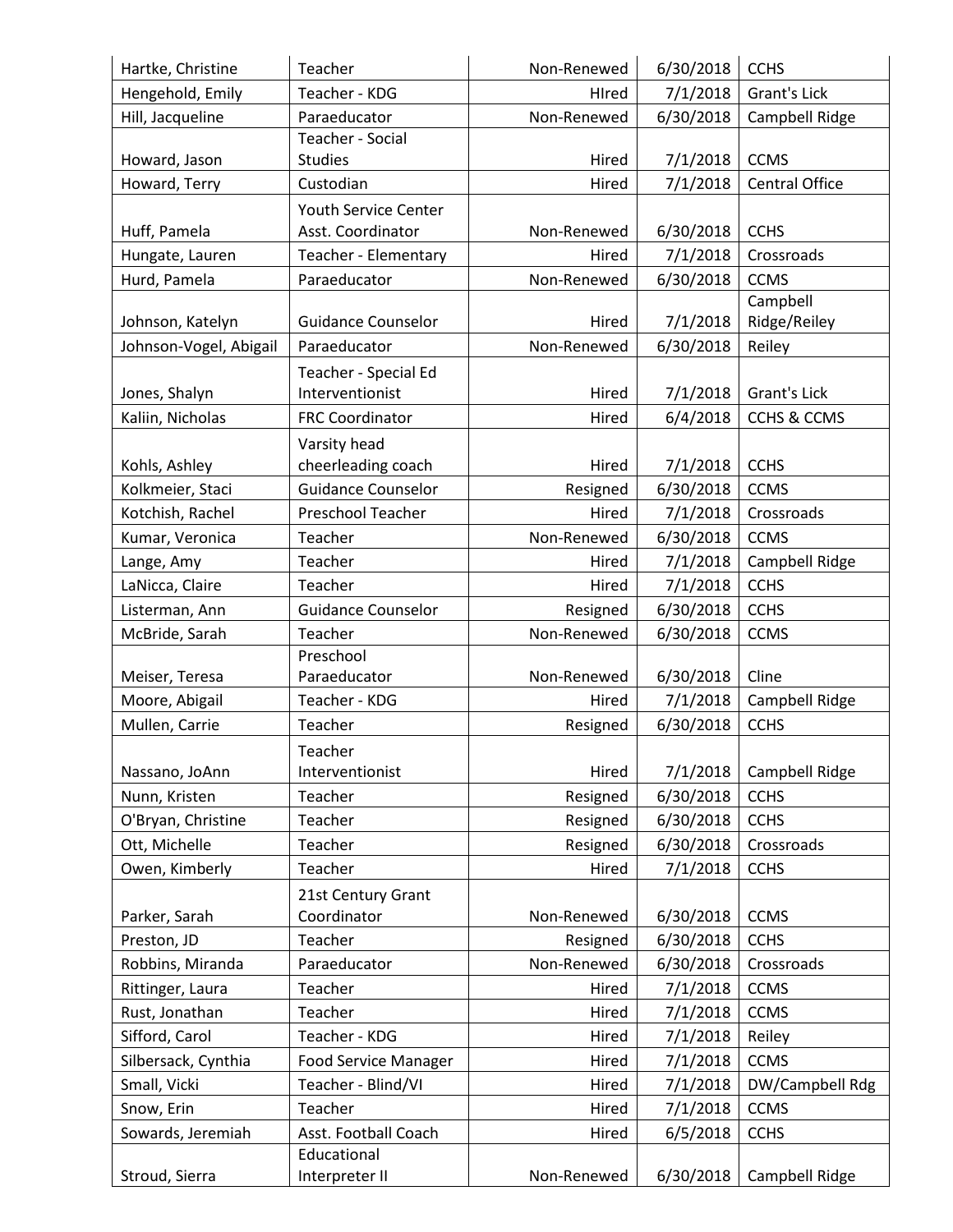| Sturtz, Pamela               | Paraeducator         | Non-Renewed | 6/30/2018 | <b>CCMS</b>  |
|------------------------------|----------------------|-------------|-----------|--------------|
| Summers, Rebecca             | Teacher - Special Ed | Hired       | 7/1/2018  | <b>CCHS</b>  |
| Swank, Britane               | Guidance Counselor   | Resigned    | 6/30/2018 | <b>CCMS</b>  |
| Traft, Amber                 | Paraeducator         | Resigned    | 6/30/2018 | <b>CCMS</b>  |
|                              | Speech Language      |             |           |              |
| Pathologist<br>Trumbo, Carol |                      | Non-Renewed | 6/30/2018 | <b>CCMS</b>  |
| Walton, Jennifer             | Paraeducator         | Non-Renewed | 6/30/2018 | Grant's Lick |
| Womble, Laurie               | Teacher              | Non-Renewed | 6/30/2018 | <b>CCMS</b>  |
|                              | Teacher - Social     |             |           |              |
| Woolf, Michael               | <b>Studies</b>       | Hired       | 7/1/2018  | <b>CCHS</b>  |
| Zengel, Donald               | Teacher              | Hired       | 7/1/2018  | <b>CCMS</b>  |

## **Substitutes**

| Rickels, Garry      | <b>Sub Delivery Driver</b> | Hired | 5/14/2018   District Wide |
|---------------------|----------------------------|-------|---------------------------|
| Meadows, Larry Dave | Sub Maintenance            | Hired | 5/24/2018   District Wide |

# **Written Communications and Reports**

SBDM Minutes FRYSC Reports Homeless Services Report Public Relations Report Pupil Personnel Report Field Trip Report – Transportation Contracts Issued to Certified Staff for 2018-19 KSBA Policy Manual Update #40; First Reading

## **Implementation of One-to-One and Schoology**

*Christi Cox, Chief Information Officer Adam Ritter, Principal, CCHS*

## **III. ACTION AGENDA**

## **School Activity Fund Projected Budgets for 2018-19**

18-061 Motion made by Fender, seconded by Mason, that the 2018-19 Projected School Activity Fund Budgets be approved as presented per the recommendation of the superintendent.

VOTE: Winbigler-No; Williams-Yes; Kammerer-Yes; Fender-Yes; Mason-Yes. MOTION CARRIED.

## **Insurance Renewals – Property, Liability, Fleet, Workers' Compensation**

18-062 Motion made by Williams, seconded by Kammerer, to accept the recommendation from Crawford Insurance to accept the lowest bidder of Liberty Mutual on the Package (Business Property, Liability Fleet, Umbrella) and on Workers' Compensation for a total bid of \$495,974.00 per the recommendation of the superintendent.

VOTE: Winbigler-Yes; Williams-Yes; Kammerer-Yes; Fender-Yes; Mason-Yes. MOTION CARRIED.

## **School Fees 2018-19**

18-063 Motion made by Williams, seconded by Mason, to approve the 2018-19 school fees as presented per the recommendation of the superintendent.

VOTE: Winbigler-Yes; Williams-Yes; Kammerer-Yes; Fender-Yes; Mason-Yes. MOTION CARRIED.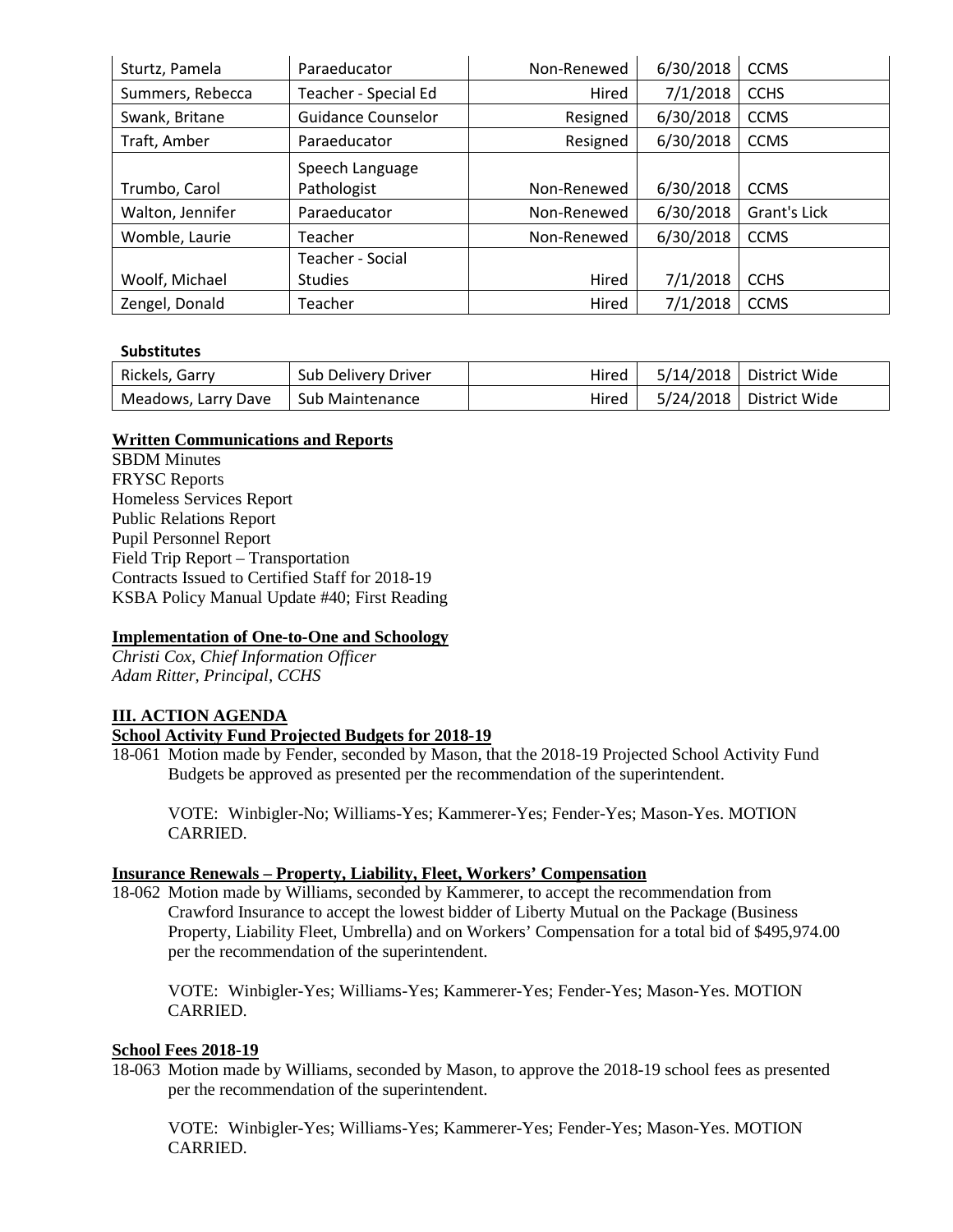## **IV. CONSENT AGENDA**

18-058 Motion made by Fender, seconded by Williams, that the consent agenda be approved per the recommendation of the superintendent.

# **Minutes**

May 8, 2018 - Working Meeting May 21, 2018 - Regular Meeting April 30, 2018 – Special Meeting

## **Bills - Addendum**

General Fund # 129680-129800 as listed in the Orders of the Treasurer

## **Bills – Regular**

General Fund  $\#$  129801-129943 as listed in the Orders of the Treasurer

## **Treasurer's Report**

|                          |                  |                                                                                                       |                              | Campbell County Board of Education |               |                |
|--------------------------|------------------|-------------------------------------------------------------------------------------------------------|------------------------------|------------------------------------|---------------|----------------|
|                          |                  |                                                                                                       | Treasurer's Report           |                                    |               |                |
|                          |                  |                                                                                                       | For Month Ended May 31, 2018 |                                    |               |                |
|                          |                  |                                                                                                       |                              |                                    |               |                |
|                          |                  |                                                                                                       |                              |                                    |               |                |
|                          |                  |                                                                                                       |                              |                                    |               |                |
|                          |                  |                                                                                                       |                              |                                    |               |                |
|                          | <b>Beginning</b> |                                                                                                       |                              | <b>Expenditures</b>                |               | Ending         |
| Fund                     | <b>Balance</b>   | <b>Revenues</b>                                                                                       |                              | <b>Salaries</b>                    | <b>Others</b> | <b>Balance</b> |
| General                  | 15,837,472       | 1,927,515                                                                                             |                              | (2,044,332)                        | (670, 043)    | 15,050,612     |
| Sick Leave Retire.       | 168,257          |                                                                                                       |                              | $\mathbf 0$                        | $\mathbf 0$   | 168,257        |
| <b>Committed Funds</b>   | 400,000          |                                                                                                       |                              | $\mathbf 0$                        | $\mathbf 0$   | 400,000        |
| <b>Special Revenue</b>   | (555, 904)       | 464,900                                                                                               |                              | (269, 628)                         | (208, 159)    | (568, 791)     |
| <b>District Activity</b> | 130,686          | 11,693                                                                                                |                              |                                    | (4,065)       | 138,314        |
| <b>Capital Outlay</b>    | 207,533          | 223,433                                                                                               |                              | $\mathbf 0$                        | (2,748)       | 428,219        |
| <b>Building</b>          | 2,524,521        | $\pmb{0}$                                                                                             |                              | $\pmb{0}$                          | $\pmb{0}$     | 2,524,521      |
| Construction             | 199,478          | 0                                                                                                     |                              | $\mathbf 0$                        | $\mathbf 0$   | 199,478        |
| <b>Debt Service</b>      | (2,475,415)      | 0                                                                                                     | $\mathbf 0$                  | $\mathbf 0$                        | $\mathbf 0$   | (2,475,415)    |
| <b>Food Service</b>      | 181,775          | 232,220                                                                                               |                              | (56, 237)                          | (125, 515)    | 232,244        |
| Totals*                  | \$16,618,404     | 2,859,761                                                                                             |                              | (2,370,197)                        | (1,010,530)   | \$16,097,438   |
|                          |                  |                                                                                                       |                              |                                    |               |                |
|                          |                  | * Cash and cash equivalents in all funds include approx. \$380,545 in investments and certificates of |                              |                                    |               |                |
|                          |                  | deposits yielding 0.615% and the remainder in interest-bearing checking accounts yielding 1.05%.      |                              |                                    |               |                |

deposits yielding 0.615% and the remainder in interest-bearing checking accounts yielding 1.05%.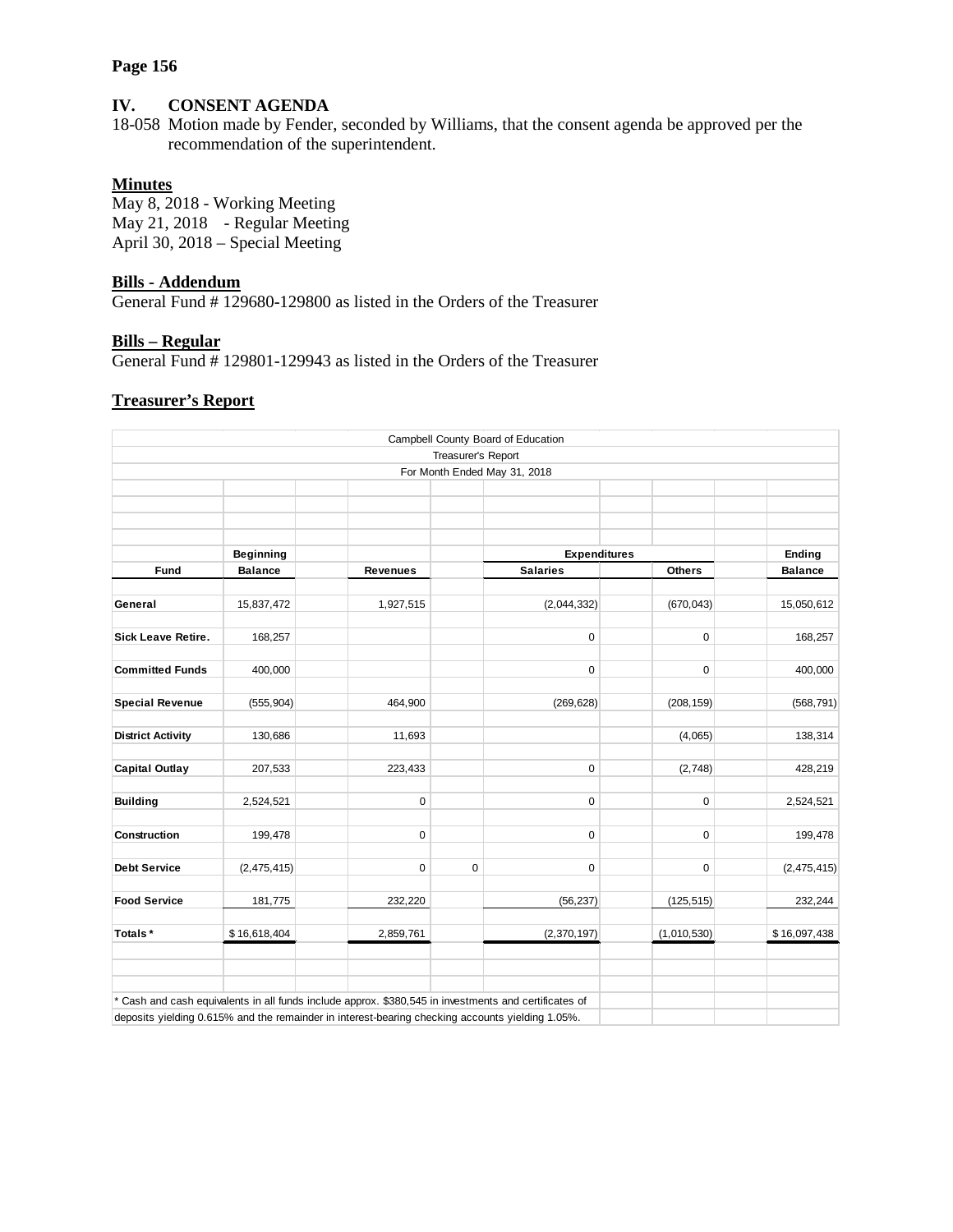# **Leave of Absence Requests**

Sara Bray, paraeducator at Grant's Lick Elementary, leave for the 2018-2019 school year per Board Policy 03.2233.

Christina Della Bella, teacher at Campbell Ridge Elementary, REVISED from January 23, 2018 through June 30, 2018 for extended FMLA.

Anita Krutzkamp, Food Service assistant at Campbell County High Schools, from May 14, 2018 through June 6, 2018 for FMLA.

Kelli Patterson, teacher at Campbell County Middle School, from May 17, 2018 through June 6, 2018 for FMLA.

Connie Pohlgeers, Director of School Improvement at Central Office, from May 16, 2018 through June 4, 2018 for FMLA.

Abigail Schaber, Mental Health Professional at Campbell County High School, From May 14, 2018 through May 22, 2018 for FMLA.

Donna Schwartz, paraeducator at Campbell County Middle School, From May 2, 2018 through June 6, 2018 for FMLA.

## **Student Discipline Code 2018-19**

In accordance with Board policy 09.438, the Board of Education is to update the Student Discipline Code at least every 2 years.

The Assistant Superintendent of Operations submitted the updated Student Discipline Code manual for the upcoming school year.

The Discipline Code will be referenced in school handbooks, and provided to school employees, parents, legal guardians, or other persons exercising custodial control or supervision.

Highlights of the changes reflect:

- 1. Cover page: date change, 2018-19 calendar added inside front cover, S.T.O.P school safety reporting is our anonymous tipline.
- 2. Table of contents changed to reflect appropriate items and page numbers (reference page 2).
- 3. Revise Acceptable Use Policy if necessary dates changed from 17-18 to 18-19 (reference page 21).
- 4. Amend the "Meeting Health Requirements for School Attendance" page to document changes in immunization requirements. "6. Two doses of Hepatitis A" (reference page 30).
- 5. Amend Discipline Level procedural language: Remove grid system that was based on state level behavior data standards – state changes this periodically throughout school year and often causes unneeded confusion (Reference page 35 - 36).
- 6. Update 2018-19 Committee Members (reference page 50).

# **Board Appointed Chairperson and Alternate to Evaluation Appeals Committee**

The certified appeals panel is regulated by State law. The panel consists of 3 certified personnel (2 elected by the teaching staff and 1 appointed by the Board of Education). The school administration recommends that the Board appoint Principal Mrs. Connie Ryle to the Appeals Panel and Principal Mr. Adam Ritter as the alternate.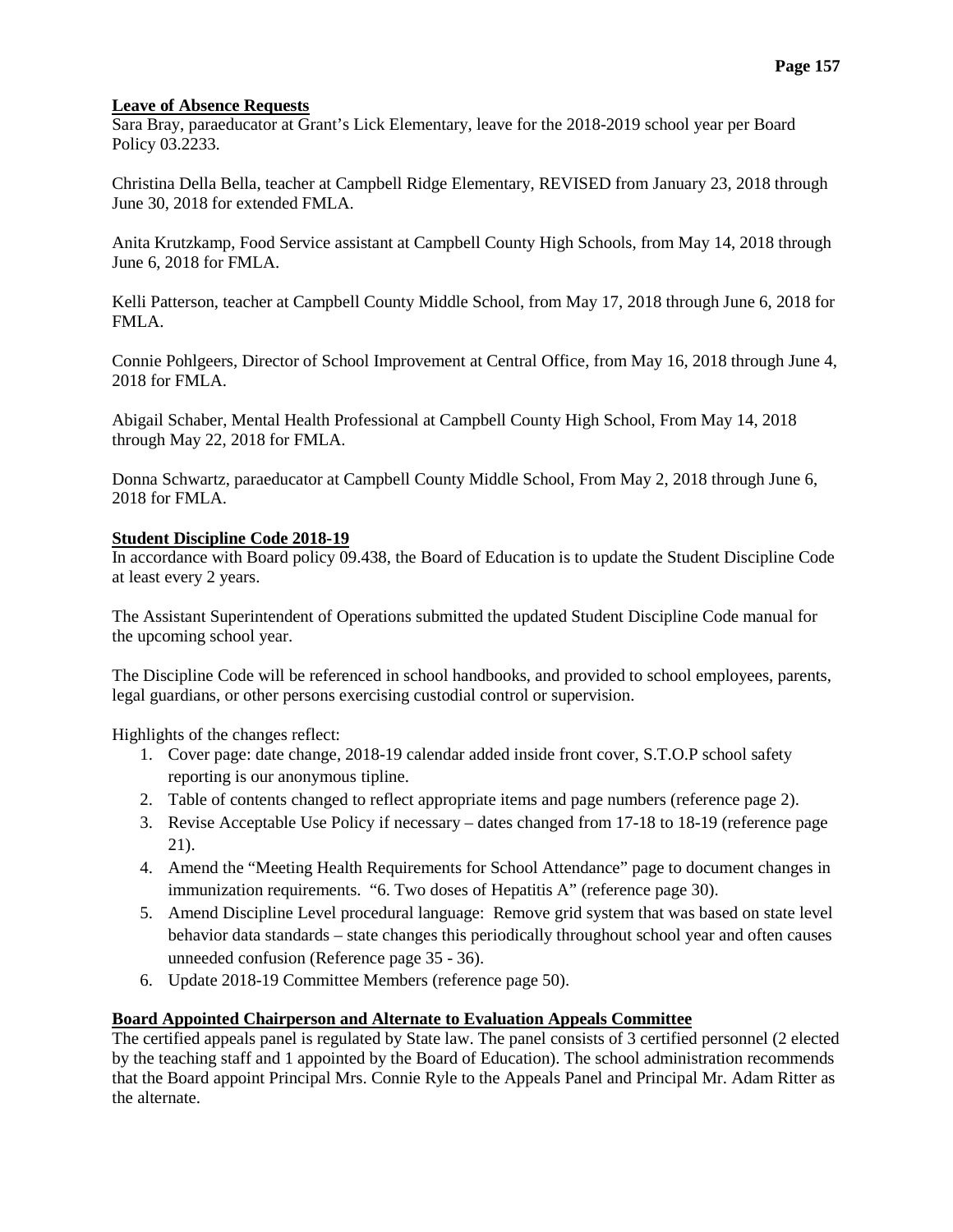## **Fidelity Bond – CCS District Treasurer and School Activity Account Clerks**

In accordance with Board policy 04.4, the Treasurer of the Board shall be bonded in an amount sufficient to meet the requirements of State regulations. The base amount of the Fidelity Bond is set by the Commissioner of Education in the Kentucky Department of Education (KDE). The minimal amount set by KDE is \$400,000. The Finance Director is currently bonded at \$600,000. The Superintendent and Finance Director recommend CCS bond:

- the District Finance Director at \$600,000
- the HS Activity Accounts Clerk at \$175,000
- the MS Activity Accounts Clerk at \$150,000

with Ohio Casualty Insurance Company.

## **Surplus Property**

## **a. Computers/Technology Equipment**

The Technology Director and Finance Director submitted a list of computer equipment that they recommend the Board declare as surplus due to age and condition of equipment. If the Board declares these items as surplus, the District must try to sell them in accordance with state regulations. The list represents approximately 94 computer processors/monitors, printers and other technology equipment.

## **b. Passenger Bus**

The Director of Transportation recommends bus number 11 (2005 Thomas Built 66 passenger) be marked as surplus.

## **Bond of Depository and Collateral Security Agreement**

KRS 160.570 requires school districts to appoint a financial institution as its depository for a period not to exceed (2) years. Heritage Bank was appointed on May 21, 2018 as the Depository for CCS beginning July 1, 2018 for a period of two years.

Regulations also require the designated depository to execute a bond of depository. Essentially, the bond is a guarantee from the bank that they will pledge collateral equal to 103% of our deposits. The Board is being asked to approve the Bond of Depository for Public School Funds form and collateral agreement with regards to Heritage Bank for the period of two years beginning July 1, 2018.

## **Special Needs Agreements and Contracts for Educational Services**

The Director of Special Education submitted agreements and contracts detailing educational services to be provided to special needs children. These agreements include Pediatric Therapy Specialists, Inc. and Orientation and Mobility Services.

## **Student Teacher Agreement – Eastern Kentucky University**

MOA's are submitted by universities for placing student teachers within our District.

## **Memorandum of Agreement (MOA) with DJJ for Day Treatment for 2019 and 2020**

Enclosed is the Day Treatment Program Memorandum of Agreement for fiscal years 2019 and 2020. The amount remains the same as 2017 and 2018 at \$73,710.00.

## **FRYSC MOA/Contract**

Enclosed is the FRYSC Memorandum of Agreement/Contract for 2018/19 in the amount of \$260,610.00. The amount is an increase from \$248,783.15 in 2017/18.

VOTE: Winbigler-Yes; Williams-Yes; Kammerer-Yes; Fender-Yes; Mason-Yes. MOTION CARRIED.